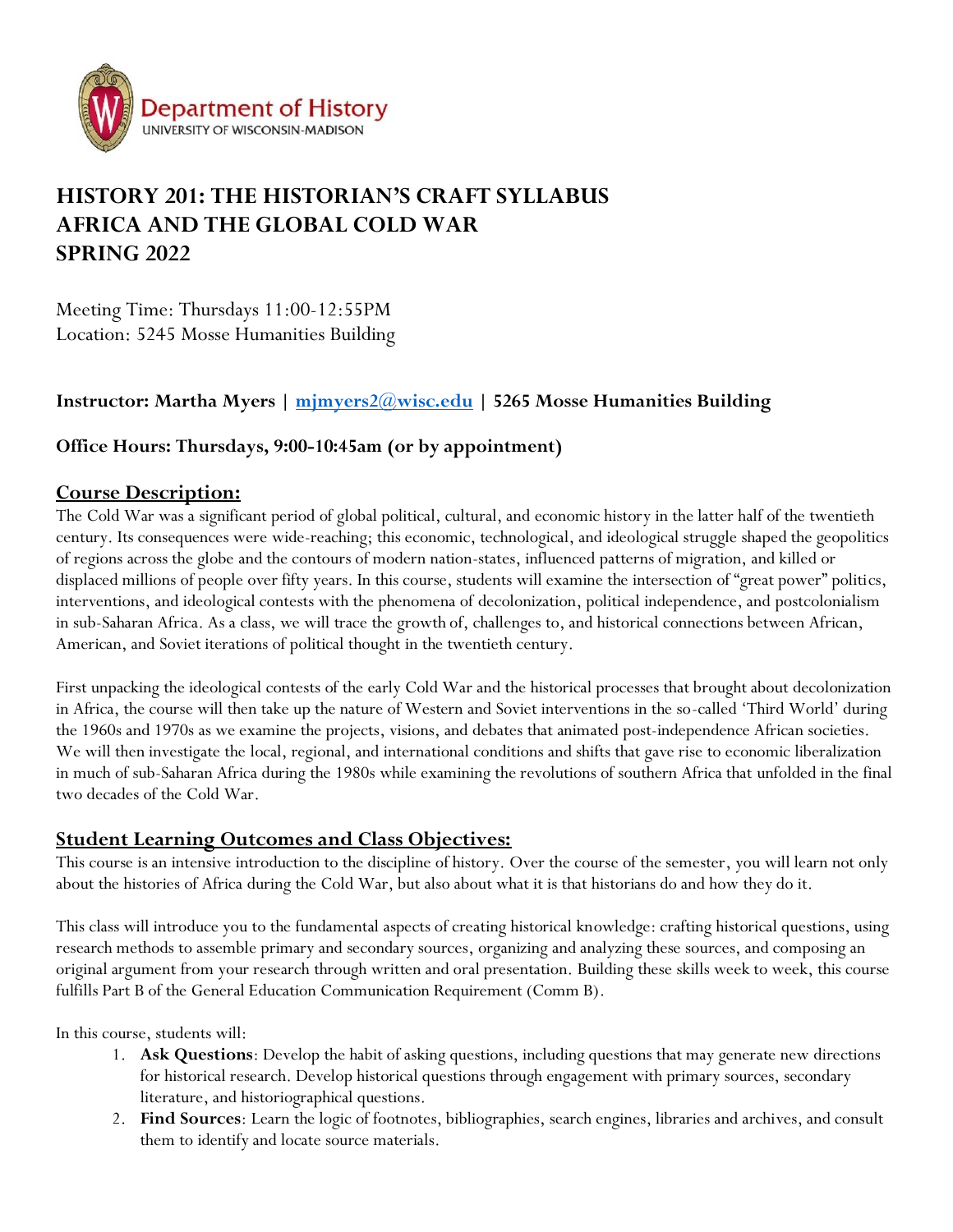- 3. **Evaluate Sources**: Determine the perspective, credibility, and utility of source materials. Distinguish between primary and secondary material for a particular topic.
- 4. **Develop and Present an Argument:** Use sources appropriately to create, modify, and support tentative conclusions and new questions.
- 5. **Communicate Findings Effectively:** Compose a historical research paper and articulate your argument and evidence through oral presentations.

### **Credit:**

The credit standard for this 3-credit course is met by an expectation of a total of 135 hours of student engagement with the course's learning activities (at least 45 hours per credit or 9 hours per week), which include regular in-person instruction at weekly scheduled meeting times, reading, writing, research, individual consultations with and feedback from the instructor, and other student work as described in the rest of the syllabus.

# **Format:**

This class meets in-person on Thursdays between 11:00 and 12:55PM in 5245 Mosse Humanities Building.

# **Readings and Course Materials:**

There is no required textbook for this course. All readings and materials for each week can be accessed and downloaded on the course Canvas page under the "Modules" tab.

# **Course Requirements and Expectations:**

### **1. Attendance and Participation: 20%**

Please come to class ready to discuss and engage with the material at hand. You are expected to read carefully and participate actively. Our meeting times are excellent opportunities to develop your understanding of the material, improve your communication skills, and ask questions!

Students each have one unexcused absence during the semester. If a situation requires you to miss class meetings beyond your first absence, you will have the opportunity to complete make-up work to earn full credit for your attendance and participation grade. If this happens to be your situation at any point during the semester, it is crucial to communicate with me. My role is to facilitate a safe and productive semester for our class, and I am more than willing to work with students as individual situations arise.

### **2. Weekly Response Assignments (1 page or less): 1% each x 5 weeks= 5%**

For 6 weeks during the first half of the semester, you will be responsible for completing a short, weekly response assignment. These assignments are geared to help you think critically and historically about the week's reading materials and cultivate your writing skills. Each weekly response ought to be approximately one paragraph each in length, and students are required to turn in their responses for the week via Canvas prior to our Thursday class meeting.

There are 6 weeks during the semester that have correlating weekly response assignments; students are required to turn in submissions for 5 of those. Every student must complete the map quiz due in week 2 of the semester (the first weekly response assignment). After that, you may select which 4 of the subsequent 5 weekly response assignments you turn in. In other words, you have a freebie for one week that you may each determine to bypass based on what works best for your schedules.

### **3. Source Analysis Paper: 10%**

Once during the semester, you will be required to compose a 3-4 page analysis paper of a week's secondary and primary source material. You will select which week you will write your paper during the second week of class. Your analysis paper is due via Canvas at the beginning of class on the Thursday of your selected week. Further instructions for this assignment can be found via Canvas under the "assignments" tab.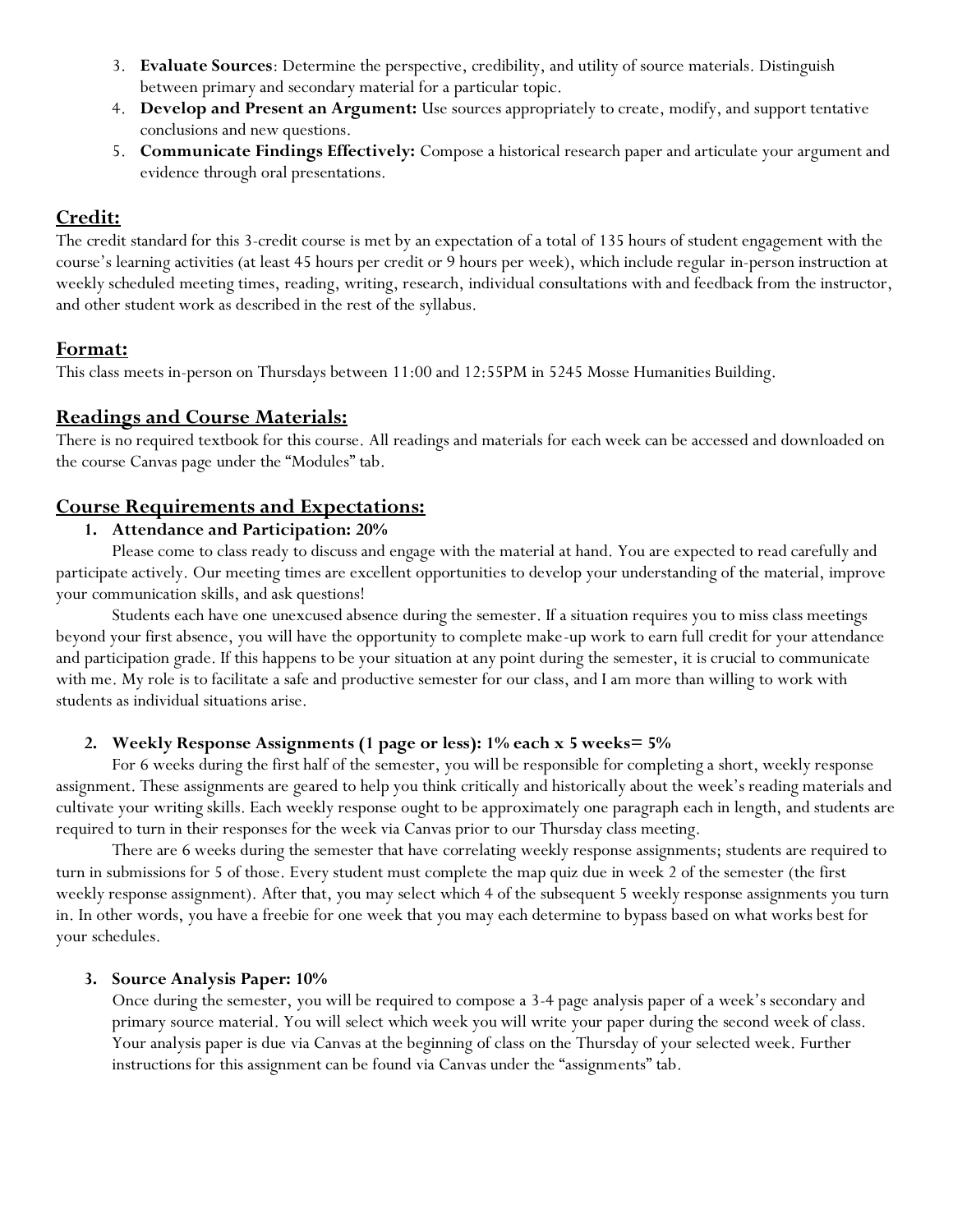### **4. Discussion Leaderships: 10% (5% each)**

Each student will lead discussion **twice** during the semester. The week you select to write your source analysis paper will serve as one of the weeks you lead discussion. Each student will then choose a second week to lead discussion. Sign-up for the source analysis paper and discussion leaderships will be held in the second week of class.

#### **5. Final Paper Topic Proposal: 5%**

Students must turn in a 1-2 page proposal for their final paper. A successful proposal will identify a broad topic or theme from the course and brainstorm one or two potential historical questions that might serve as a final paper idea. Consider the research feasibility, scope, and scale of some of the questions you have about an aspect of the course that interests you.

#### **6. Annotated Bibliography: 5%**

Identify two secondary and at least one primary source that you will analyze in your paper. Format a citation for each of these sources according Chicago Style (which we will review in class prior to this assignment). Underneath each citation, compose 2-3 paragraphs in which you summarize the source's content, argument, and evidence base, and explain how you will use it in your paper.

#### **7. Rough Draft: 10%**

Each student must turn in at least 5 drafted pages of their final paper. Your draft must include an introduction in which you present a draft of your thesis statement. Detailed instructions for this assignment can be located in Canvas under the 'Assignments' tab.

#### **8. Peer Review: 5%**

After receiving feedback from me on your rough draft and incorporating them into your draft, you will second a revised draft to one of your peers and in turn receive a draft from one of your peers. Read your peer's paper and complete the peer review sheet distributed in class.

#### **9. Final Paper: 30%**

Each student will turn in a 10 page research paper that considers at least five secondary sources and two primary sources and makes a coherent, historical argument about a topic related to the Cold War in (post)colonial Africa. Your final paper should demonstrate the revisions you made from your first draft, and should include an introduction, analysis, conclusion, and bibliography. Detailed instructions about the parameters of the final paper can be found in the "assignments" tab on Canvas.

### **Grading Scale:**

A= 93-100, AB=87-92, B=83-87, BC=77-82, C=70=76, D=60-69, F= Below 60.

### **How to Succeed in this Course:**

#### *Course Rhythm, Time Management, and a Note on Note-taking*

This is a reading and writing intensive course, and it is worthwhile to consider what study habits and routines will help you most enjoy and succeed in the course. We will work together on these skills during our weekly classes, in our individual meetings, and through feedback over the course of the semester; however, here are a few broad suggestions for how to approach the course week-to-week:

Think about how best to pace your weekly workload for this course and how the weekly rhythm of this class fits in with your other academic obligations this semester. Whatever your schedule looks like, brainstorm strategies to start early and work regularly, piece-by-piece throughout the school week—don't save all the readings until the night before! (**The course schedule at the end of this syllabus is your roadmap for time management**--- even just glancing at the syllabus at the end of class on Tuesday to see what the next week's readings are in advance will help you plan your upcoming week accordingly.)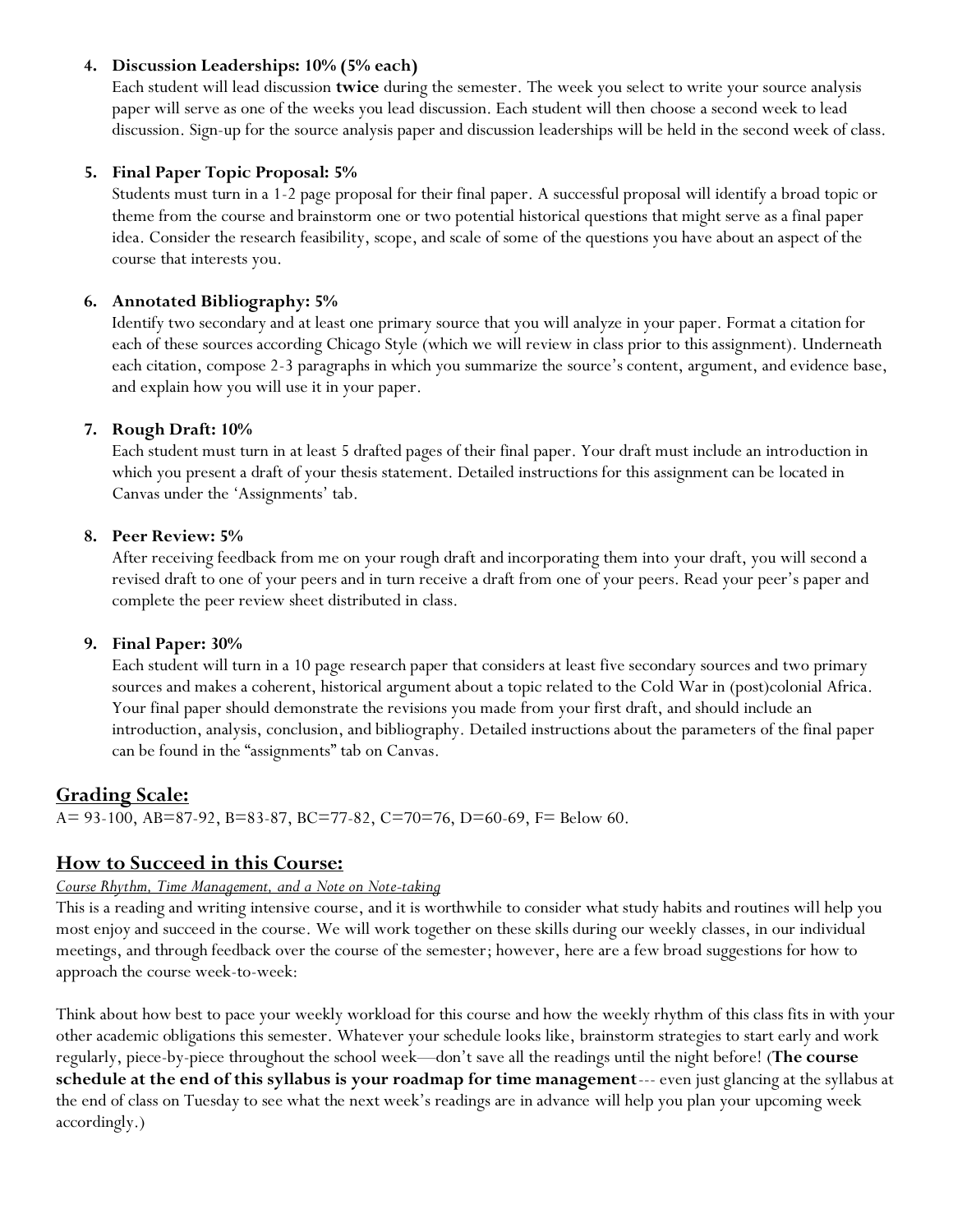The components of active and critical reading are skills that we will practice and hone over the semester. While there is no central text to purchase for this course, I would encourage printing out weekly reading materials. Regardless of whether you're reading a hard copy or doing your readings electronically, **read with a pen in hand**. Take margin notes to ask questions, highlight main points, color-code the author's evidence, draw arrows to make connections between points or to other topics in the course. If you're reading on your laptop, keep a notebook (or even a word file or google doc if you'd like your semester's reading notes to be keyword searchable!) and write these thoughts, questions, and connections down for your reference later.

# **Computer Policy in Class:**

Generally speaking, each of our meeting times on Thursdays will consist of a brief lecture followed by discussion. As most of our readings are located on Canvas, I will permit the use of laptops and tablets for the purposes of referencing course readings during our discussion. Phones are to be closed and silenced during our class meetings. Distractions are too hard to avoid on our devices. If you are a McBurney student who needs accommodation in this regard, you are most welcome to come talk to me.

# **Diversity and Inclusion Statement:**

Diversity is a source of strength, creativity, and innovation for UW-Madison. We value the contributions of each person and respect the profound ways their identity, culture, background, experience, status, abilities, and opinion enrich the university community. We commit ourselves to the pursuit of excellence in teaching, research, outreach, and diversity as inextricably linked goals. The University of Wisconsin-Madison fulfills its public mission by creating a welcoming and inclusive community for people from every background – people who as students, faculty, and staff serve Wisconsin and the world.

# **Accommodations for Students with Disabilities Statement:**

The University of Wisconsin-Madison supports the right of all enrolled students to a full and equal education opportunity. The Americans with Disabilities Act (ADA), Wisconsin State Statute (36.12), and UW-Madison policy (UW-855) require the University to provide reasonable accommodations to students with disabilities to access and participate in its academic programs and educational services. Faculty and students share responsibility in the accommodation process. Students are expected to inform faculty [me] of their need for instructional accommodations during the beginning of the semester, or as soon as possible after being approved for accommodations. I will work directly either directly with you or in coordination with the McBurney Center to provide reasonable instructional and course-related accommodations. Disability information, including instructional accommodations as part of a student's educational record, is confidential and protected under the Family Educational Rights and Privacy Act (FERPA).

# **Academic Integrity:**

By virtue of enrollment, each student agrees to uphold the high academic standards of the University of Wisconsin-Madison; academic misconduct is behavior that negatively impacts the integrity of the institution. Cheating, fabrication, plagiarism, unauthorized collaboration, and helping others commit these previously listed acts are examples of misconduct which may result in disciplinary action. Examples of disciplinary action include, but is not limited to, failure on the assignment/course, written reprimand, disciplinary probation, suspension, or expulsion.

# **Contacting Me:**

I encourage students to visit me during office hours! If you're unavailable to meet during the times that are outlined at the beginning of this syllabus, please contact me to set up an appointment at an alternative meeting time, either in person or via Zoom. Emails will be responded to within 36 hours.

# **Course Evaluations:**

Students will be provided with an opportunity to evaluate this course and your learning experience. Student participation is an integral component of this course, and your confidential feedback is important and valuable to me. I strongly encourage you to participate in the course evaluations, and I will notify students when course evaluations become available to complete.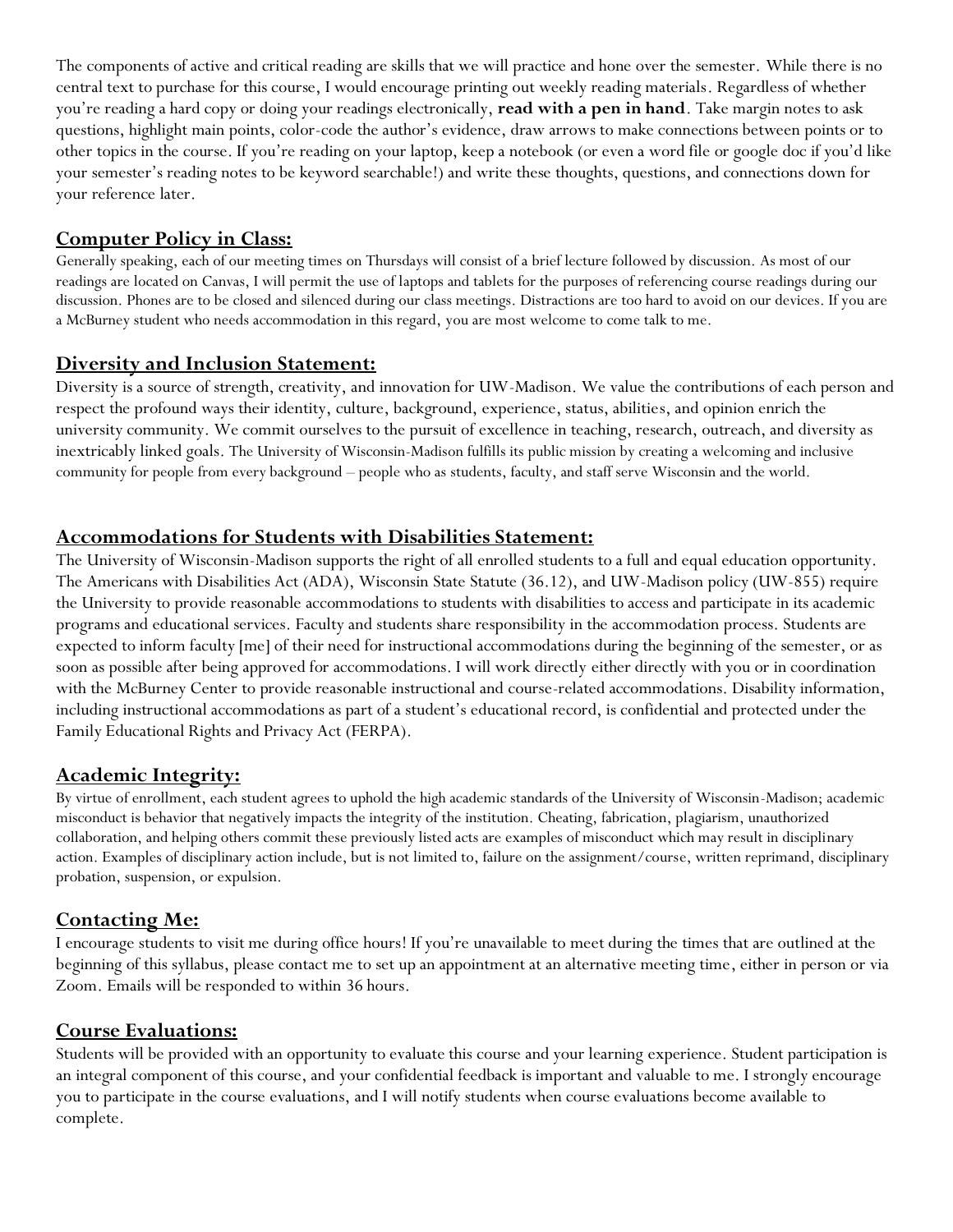# **COURSE SCHEDULE PART I: DECOLONIZATION AND THE EARLY COLD WAR**

### **Week 1: Introduction to Course**

| Thursday, 27 January               | Introduction to Course: What does it mean to "think like a historian"? |
|------------------------------------|------------------------------------------------------------------------|
|                                    | Why study the Cold War in Africa? What do we mean by 'Cold War'        |
|                                    | anyway?                                                                |
|                                    |                                                                        |
|                                    | Preconceptions, geography, and ways of knowing Africa.                 |
|                                    |                                                                        |
| Readings:                          | No readings this week                                                  |
|                                    |                                                                        |
| <b>Weekly Response Assignment:</b> | No response this week                                                  |
|                                    |                                                                        |

#### **Week 2: Berlin 1885, Berlin 1945**

| Thursday, 3 February               | Berlin Conference 1885. The 'Scramble for Africa,' and European<br>colonialism to 1945.               |
|------------------------------------|-------------------------------------------------------------------------------------------------------|
|                                    | 19th century Tsarist Russia and the Bolshevik Revolution, 1917.                                       |
|                                    |                                                                                                       |
|                                    | 19th Century westward expansion in the United States.                                                 |
|                                    | What is an empire? What is a colony? How did colonialism in Africa                                    |
|                                    | work?                                                                                                 |
|                                    | WWII; capitalism, communism, and fascism by 1945.                                                     |
|                                    |                                                                                                       |
| Readings:                          | Secondary Sources:                                                                                    |
|                                    | Richard Reid, "Chapter 11: Pax Colonia?" in A History of Modern Africa:<br>1800 to the Present, 2012. |
|                                    | Excerpts from Odd Arne Westad, "Chapter 1: The Empire of Liberty:                                     |
|                                    | American Ideology and Foreign Interventions" and "Chapter 2: The                                      |
|                                    | Empire of Justice: Soviet Ideology and Interventions," in The Global Cold<br>War (2005).              |
|                                    | Primary Sources:                                                                                      |
|                                    | George Kennan, 'The Sources of Soviet Conduct"                                                        |
| <b>Weekly Response Assignment:</b> | Map quiz-ON CANVAS                                                                                    |

### **Week 3: Postwar Colonial 'Development', Modernization Theory, and the Rise of African Nationalisms**

| Thursday, 10 February | British and French developmental colonialism in sub-Saharan Africa 1945-<br>1960s. How did Europe attempt to retain their African colonies after |
|-----------------------|--------------------------------------------------------------------------------------------------------------------------------------------------|
|                       | World War II?                                                                                                                                    |
|                       | Modernization theory and 1950s American foreign policy.                                                                                          |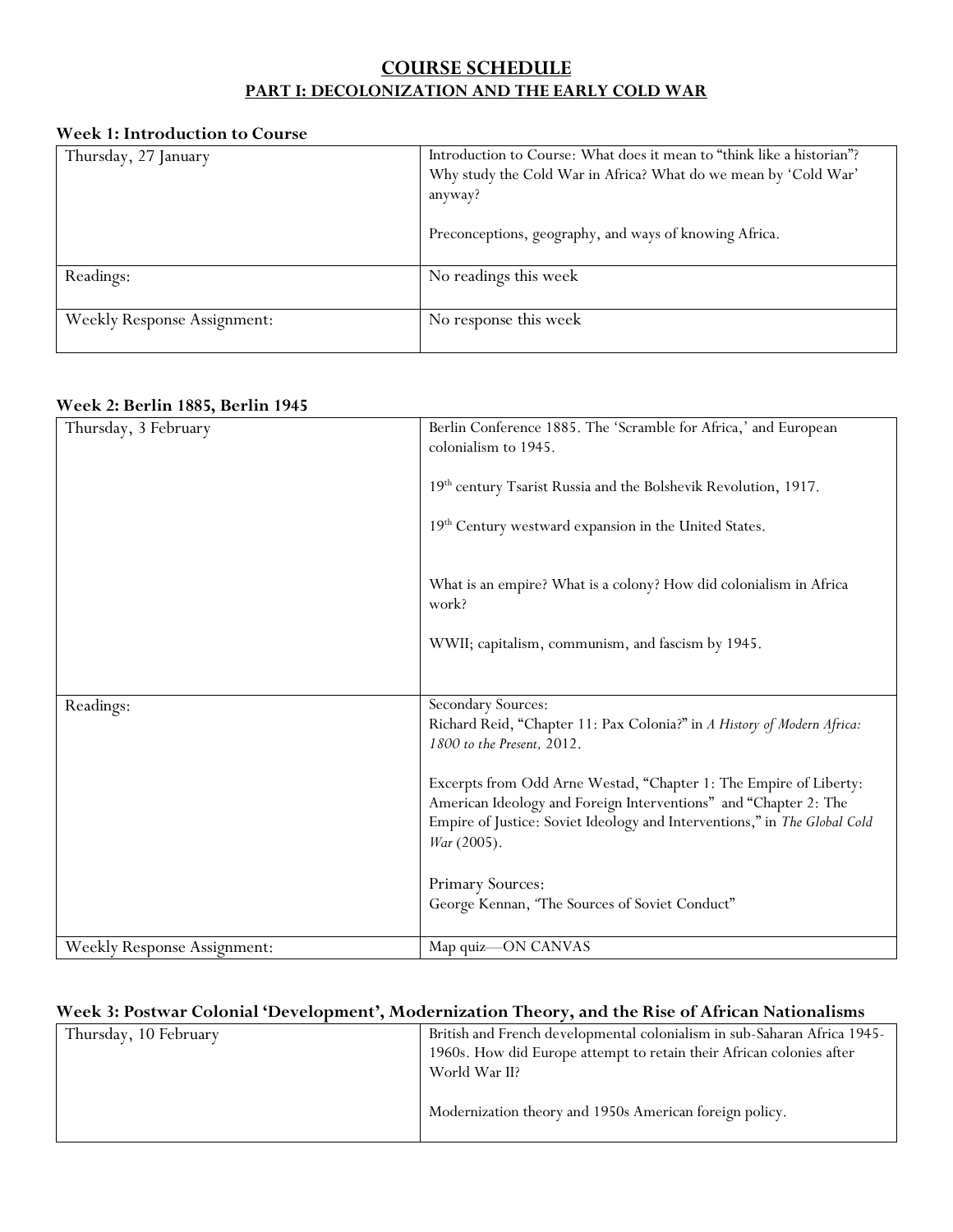|                                    | Postwar institutions and alliances: the United Nations, NATO, and the<br>Warsaw Pact.                                                                                                                                 |
|------------------------------------|-----------------------------------------------------------------------------------------------------------------------------------------------------------------------------------------------------------------------|
|                                    | Preview: Anticolonial independence movements and in French West<br>Africa. What is nationalism? What shapes did African nationalisms take in<br>postwar West and Central Africa?                                      |
| Readings:                          | <b>Secondary Sources:</b>                                                                                                                                                                                             |
|                                    | Frederick Cooper, "Possibility and Constraint: African Independence in<br>Historical Perspective," The Journal of African History, 2008 pp 167-79.                                                                    |
|                                    | Odd Arne Westad, "Chapter 3: The Revolutionaries: Anticolonial                                                                                                                                                        |
|                                    | Politics and Transformations" in The Global Cold War (2005)                                                                                                                                                           |
|                                    | Primary Sources:                                                                                                                                                                                                      |
|                                    | Selection of speeches and writings from "The Political Thought of African<br>Independence: An Anthology of Sources," ed. Gregory Smulewicz-<br>Tucker, Indianapolis; Cambridge: Hackett Publishing, 2017.             |
|                                    | "State Department Press Release, Transcript of Broadcast, March 18<br>1949" from the Truman Presidential Library digitized 'The Development<br>of the North Atlantic Treaty Organization' collection. Link on Canvas. |
| <b>Weekly Response Assignment:</b> | Summarize the article by Frederick Cooper, "Possibility and Constraint:                                                                                                                                               |
|                                    | African Independence in Historical Perspective." What are the main<br>points? Your summary should be a maximum 250 words.                                                                                             |

### **Week 4: Anticolonialisms in Africa. Pan-Africanism, Bandung Non-Alignment, and the Creation of the 'Third World'**

| Thursday, 17 February | Pan-Africanism in Africa and the Atlantic World since 1900.          |
|-----------------------|----------------------------------------------------------------------|
|                       | Case Studies in West and Central African anticolonial thought (look  |
|                       | to last week's primary sources):                                     |
|                       | Patrice Lumumba<br>1)                                                |
|                       | Kwame Nkrumah                                                        |
|                       | Sekou Toure<br>3)                                                    |
|                       | Felix Houphouet-Boigny<br>4)                                         |
|                       |                                                                      |
|                       | Bandung 1955 and the concept of 'non-alignment.' How was the         |
|                       | 'Third World' createdand who created it?                             |
| Readings:             | Secondary Sources:                                                   |
|                       | Odd Arne Westad, "The United States and African Decolonization," The |
|                       | Global Cold War p 131-143                                            |
|                       | Harcourt Fuller, "Father of the Nation: Ghanaian Nationalism,        |
|                       | Internationalism, and the Political Iconography of Kwame Nkrumah,    |
|                       | 1957-2010" African Studies Quarterly 16 (2015): 33-69.               |
|                       |                                                                      |
|                       | Primary Sources:                                                     |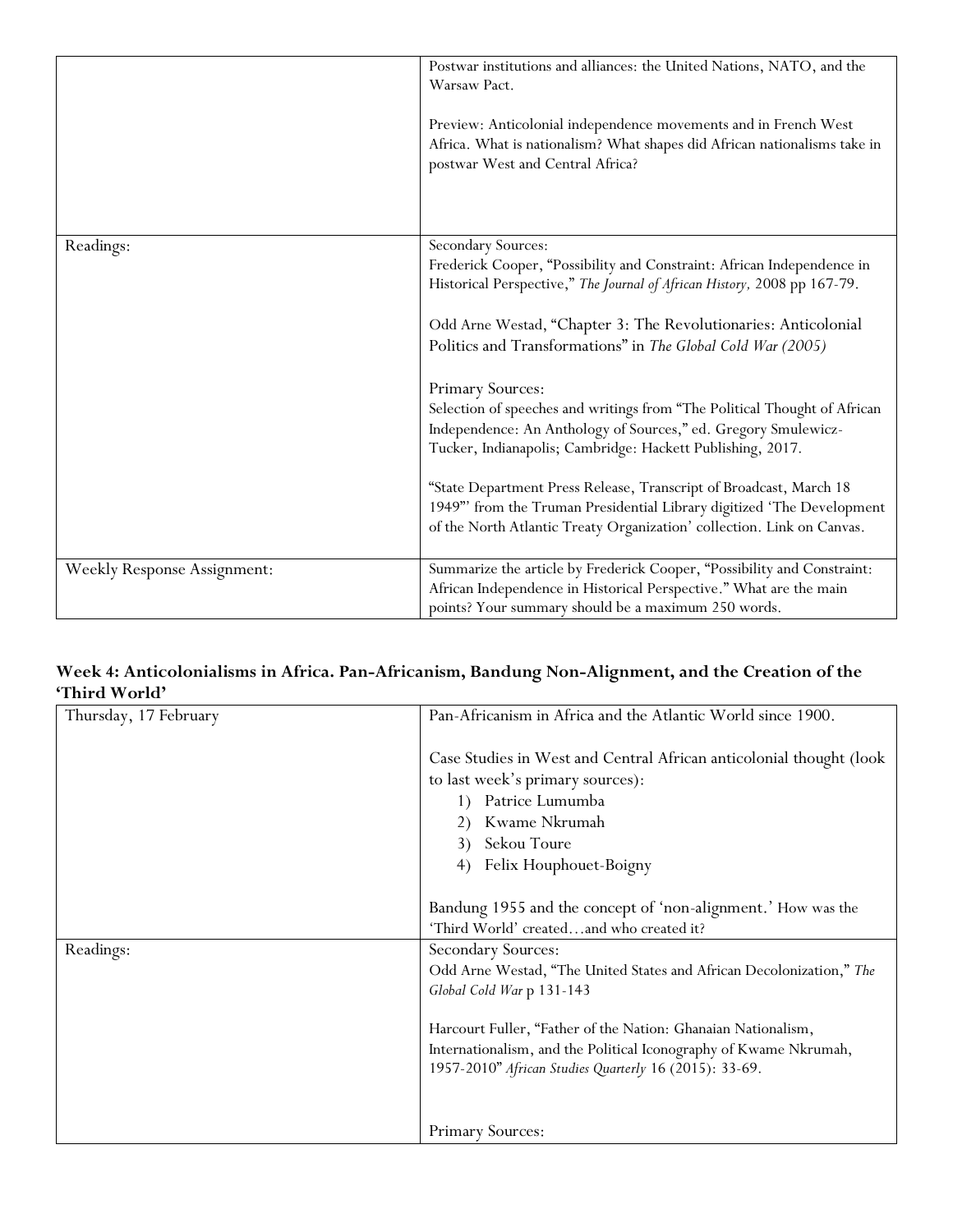|                                    | Final communique of the Asian-African Conference, Bandung, Indonesia,     |
|------------------------------------|---------------------------------------------------------------------------|
|                                    | April 18-24, 1955."                                                       |
| <b>Weekly Response Assignment:</b> | Compose a brief assessment this week's primary source. Summarize the      |
|                                    | content of the source- what does it say? What do you notice about its     |
|                                    | signatories? State what context you know about the source or its          |
|                                    | author(s), either from class discussion or from previously assigned       |
|                                    | secondary sources, and analyze how that context might have shaped the     |
|                                    | nature or content of the source. What sorts of questions does this source |
|                                    | raise for you? Please compose roughly 200 words for your response.        |

### **Week 5: 'Containment' and Intervention: The Congo Crisis, Algerian War of Independence**

| Thursday, 24 February              | The Algerian War of Independence: the question of 'settler colonies'<br>during early Cold War.                                                                                                                    |
|------------------------------------|-------------------------------------------------------------------------------------------------------------------------------------------------------------------------------------------------------------------|
|                                    | The 'Congo Crisis', 1959-65. The American policy of 'containment' and<br>the nature of western intervention.                                                                                                      |
|                                    | Why did American and Soviet attention increasingly turn to Africa and the<br>former colonized world by 1960?                                                                                                      |
|                                    | How did the US manage its NATO alliances with colonial powers? US<br>foreign policy in Congo and Algeria in comparative perspective. What<br>was at stake for the US and the Soviet Union in these two countries? |
|                                    | Frantz Fanon as intellectual and historical figure.                                                                                                                                                               |
| Readings:                          | Secondary Sources:                                                                                                                                                                                                |
|                                    | Alessandro Iandolo, "Imbalance of Power: The Soviet Union and the                                                                                                                                                 |
|                                    | Congo Crisis, 1960-1961" Journal of Cold War Studies Vol 16 (214): 32-55                                                                                                                                          |
|                                    | Miloud Barkaoui, "Managing the Colonial Status Quo: Eisenhower's Cold<br>War and the Algerian War of Independence," The Journal of North African<br>Studies 17 (January 2012): 125-141.                           |
|                                    | Primary Source:                                                                                                                                                                                                   |
|                                    | Selection from Frantz Fanon, A Dying Colonialism                                                                                                                                                                  |
| <b>Weekly Response Assignment:</b> | This week, we will begin to explore how to find and utilize                                                                                                                                                       |
|                                    | resources on the UW library website. Refer to the weekly response                                                                                                                                                 |
|                                    | assignment portal for Module 5 on Canvas for instructions.                                                                                                                                                        |

### **PART II: DEVELOPMENT, SOVEREIGNTY, AND THE POSTCOLONIAL STATE**

### **Week 6: National Development and Knowledge Economies in Postcolonial East Africa \*Final Paper Topic Proposal due\***

| Thursday, 3 March | Technology, knowledge, and 'expertise' in postcolonial Kenyan and<br>Tanzanian development schemes. |
|-------------------|-----------------------------------------------------------------------------------------------------|
|                   | The Cold War as a technological conflict.                                                           |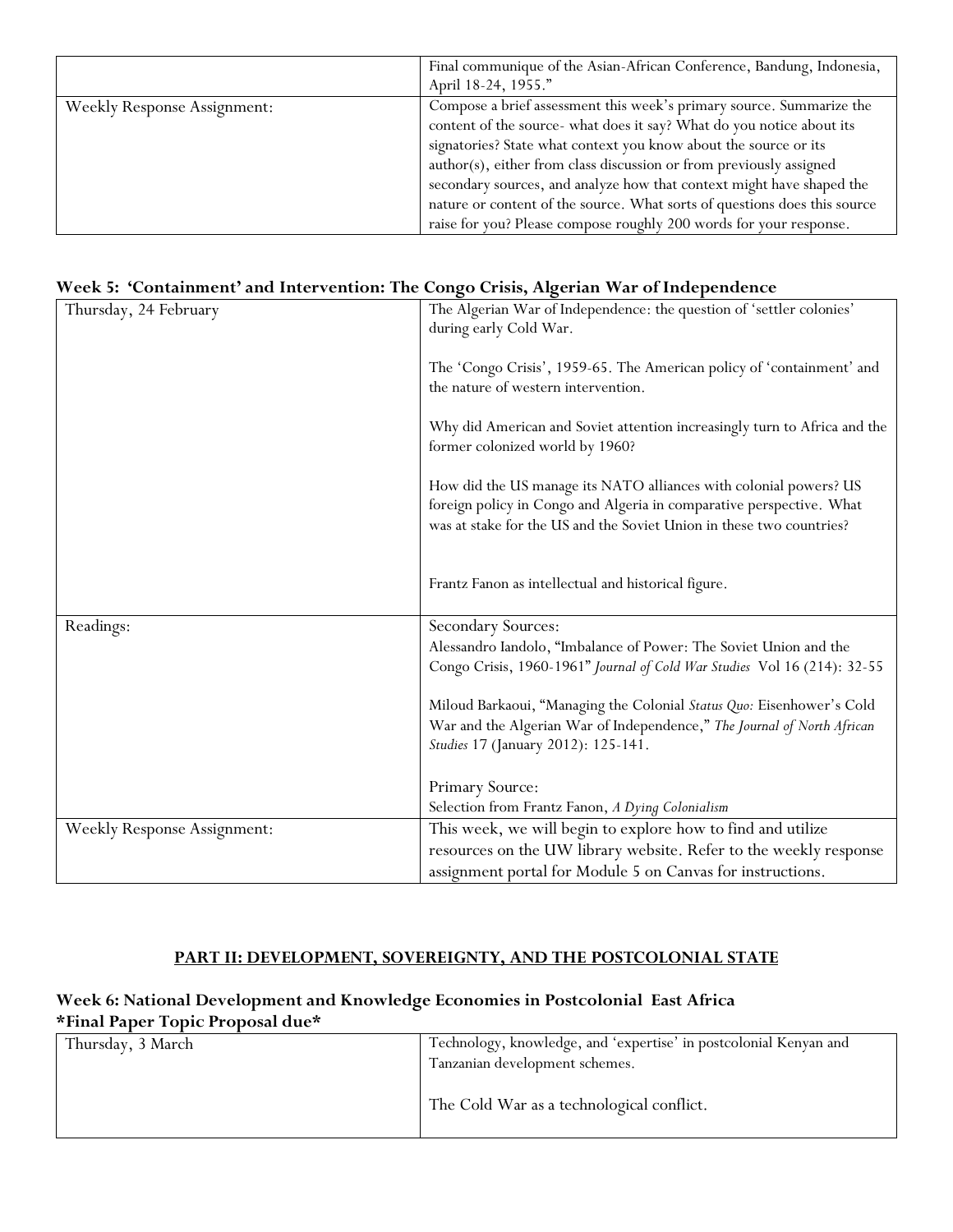|                                    | What ideas inspired and informed models of national development                                                   |
|------------------------------------|-------------------------------------------------------------------------------------------------------------------|
|                                    | undertaken in 1960s Kenya and Tanzania? How was economic                                                          |
|                                    | development linked to national identity and society?                                                              |
|                                    |                                                                                                                   |
|                                    | Case studies of East African development:                                                                         |
|                                    | 1) Ujamaa and 'African Socialism' in Tanzania                                                                     |
|                                    | Kenya and the global economy of travel and leisure.<br>2)                                                         |
|                                    |                                                                                                                   |
| Readings:                          | Secondary Sources:                                                                                                |
|                                    | Priya Lal, "Militants, Mothers, and the National Family: Ujamaa,                                                  |
|                                    | Gender, and Rural Development in Postcolonial Tanzania," The                                                      |
|                                    |                                                                                                                   |
|                                    | Journal of African History 51 (2010): pp 1-20.                                                                    |
|                                    |                                                                                                                   |
|                                    | Devin Smart, "'Safariland': Tourism, Development, and the                                                         |
|                                    | Marketing of Kenya in the Postcolonial World," African Studies                                                    |
|                                    | Review (2018): pp 134-57.                                                                                         |
|                                    |                                                                                                                   |
|                                    | Daniel Speich, "The Kenyan Style of African Socialism: Developmental                                              |
|                                    | Knowledge Claims and the Explanatory Limits of the Cold War,"<br>Diplomatic History Vol. 33 (June 2009): 449-466. |
|                                    | **Students are only required to read pages 451-56. For those                                                      |
|                                    | students particularly interested in African approaches to foreign sources of                                      |
|                                    | aid and technological 'expertise' during this time period, you are                                                |
|                                    | welcome to read the entire article.**                                                                             |
|                                    |                                                                                                                   |
|                                    |                                                                                                                   |
|                                    | Primary Sources:                                                                                                  |
|                                    | -Collection of images drawn from:                                                                                 |
|                                    | Andrew Ivaska, Cultured States: Youth, Gender, and Modern<br>1)                                                   |
|                                    | Styles in 1960s Dar es Salaam, 2011.                                                                              |
|                                    | 2) Leander Schneider, "The Maasai's New Clothes: A                                                                |
|                                    | Developmentalist. Modernity and Its Exclusions," Africa                                                           |
|                                    | Today 53 (2006): 101-129.                                                                                         |
|                                    | These images can be found in a single PDF document entitled                                                       |
|                                    | "Dress, Postcolonial Development, and National Culture" in Canvas                                                 |
|                                    | under module 6.                                                                                                   |
|                                    |                                                                                                                   |
|                                    | This week, you are tasked with brainstorming 2 historical questions from                                          |
| <b>Weekly Response Assignment:</b> | any one of the readings at hand and briefly explain in 2 or 3 sentences                                           |
|                                    | what you see as the significance or stakes of your questions.                                                     |
|                                    |                                                                                                                   |

# **Week 7: Cold War Cultural Diplomacy, American & Soviet Society Abroad**

| Thursday, 10 March | American and Soviet cultural diplomacy in Africa to 1975.       |
|--------------------|-----------------------------------------------------------------|
|                    | US Civil Rights Movement on the global stage                    |
|                    | African students in the eastern bloc and America.               |
| Readings:          | Secondary Sources:                                              |
|                    | Sean Jacobs, "Get Used to Me: Muhammad Ali and the Paradoxes of |
|                    | Third World Solidarity" Radical History Review (2018)           |
|                    |                                                                 |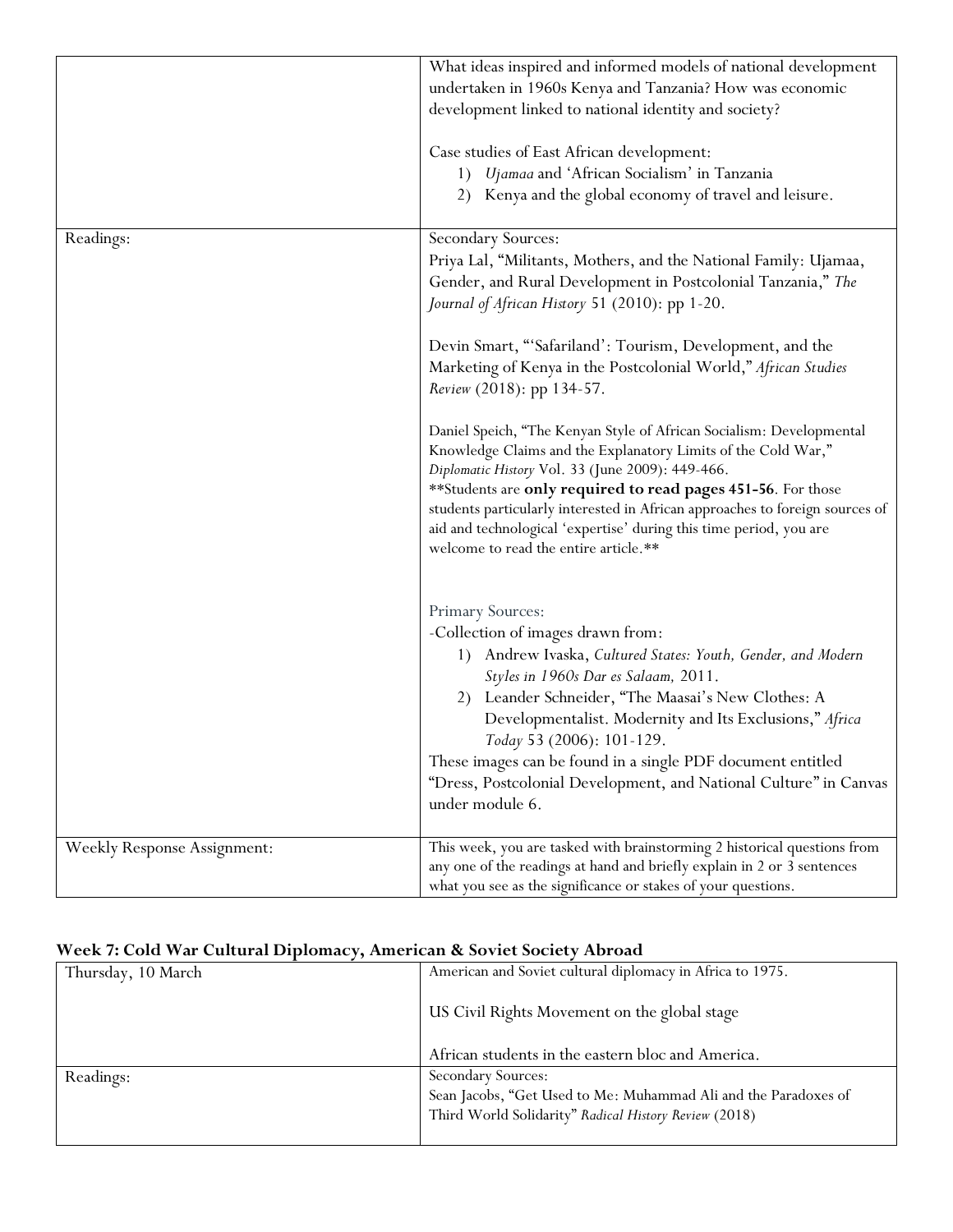|                                    | Sean Guillory, "Culture Clash in the Socialist Paradise: Soviet Patronage<br>and African Students' Urbanity in the Soviet Union, 1960-1965"<br>Diplomatic History Volt 38 (2014): 171-81.                                                                                                                                                                                                                                                                                                                                                                                                                                      |
|------------------------------------|--------------------------------------------------------------------------------------------------------------------------------------------------------------------------------------------------------------------------------------------------------------------------------------------------------------------------------------------------------------------------------------------------------------------------------------------------------------------------------------------------------------------------------------------------------------------------------------------------------------------------------|
|                                    | Primary Sources:<br>Excerpt from A Soviet Journey, Alex la Guma                                                                                                                                                                                                                                                                                                                                                                                                                                                                                                                                                                |
|                                    | NPR Interview with Hugh Masekela and Stewart Levine (7 minutes). Link<br>on Canvas.<br>Please listen to the 7-minute, 2017 NPR interview<br>with the South African musician Hugh Masekela and<br>American record producer Stewart Levine. The two<br>are producers of "Zaire '74," a compilation of audio<br>tracks recorded at the 1974 music festival of Congolese<br>and African American artists held in Zaire (Democratic<br>Republic of the Congo) in promotion for the Foreman-<br>Ali "Rumble in the Jungle" fight. In it, you will hear<br>from Masekela and Levine and be able to hear bits of<br>some of the music. |
|                                    | Songs from Zaire '74--- playlist on Spotify link.<br>Please listen to at least two songs from 1974 music festival.                                                                                                                                                                                                                                                                                                                                                                                                                                                                                                             |
| <b>Weekly Response Assignment:</b> | This week we have different types of primary sources; memoir,<br>music, and an audio interview. Select one of these sources, and<br>brainstorm about how historians might approach or utilize these as<br>historical sources. What might be the possibilities and limitations of<br>these types of sources? Write one paragraph.                                                                                                                                                                                                                                                                                               |

### **Week 8: Youth, Daily Life, and World-Making in Urban Tanzania; 1960s-80s. \*Annotated Bibliography Due\***

| $\frac{1}{2}$      |                                                                                                                                                                                                                                                                  |
|--------------------|------------------------------------------------------------------------------------------------------------------------------------------------------------------------------------------------------------------------------------------------------------------|
| Thursday, 24 March | How did Tanzanians outside the seat of political power consume<br>and circulate their own ideas about identity and postcolonial<br>culture? What mediums did young people in Tanzania's urban<br>centers construct their own ideas about what citizenship meant? |
|                    | How did the consumer preferences, tastes, and personal<br>expressions of young people in Dar es Salaam and Zanzibar question<br>and challenge the ideas about development and national culture<br>espoused by the parties in power?                              |
|                    | Maoism as a model of cultural anti-imperialism and independence in<br>East Africa, 1960s-80s.<br>Preview: 1973 oil shocks                                                                                                                                        |
| Readings:          | Secondary Sources:<br>Laura Fair, "The Independence Generation Goes to the Show," in<br>Reel Pleasures: Cinema Audiences and Entrepreneurs in 20 <sup>th</sup> Century Urban<br>Tanzania, Ohio University Press, 2018.                                           |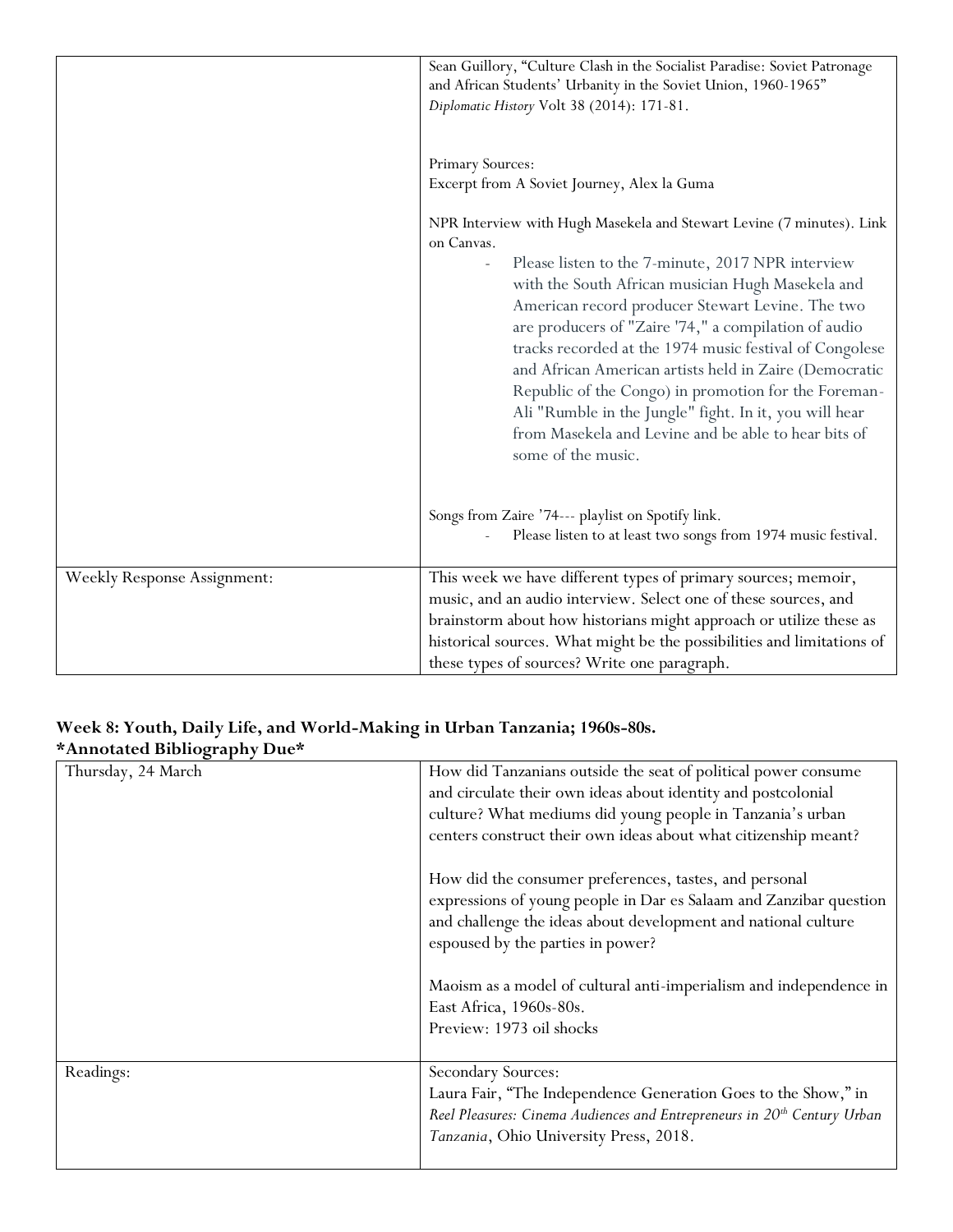|                                    | Emily Callaci, "Street Textuality: Socialism, Masculinity, and Urban<br>Belonging in Tanzania's Pulp Fiction Publishing Industry, 1975-<br>1985," Comparative Studies in Society and History, 2017. |
|------------------------------------|-----------------------------------------------------------------------------------------------------------------------------------------------------------------------------------------------------|
|                                    | Thomas Burgess, "Cinema, Bell Bottoms, and Miniskirts" Struggles<br>over Youth and Citizenship in Revolutionary Zanzibar," The<br>International Journal of African Historical Studies, 2002.        |
| <b>Weekly Response Assignment:</b> | No response this week                                                                                                                                                                               |

### **Week 9: Marxism in Ethiopia; the 1970s in Global Perspective**

| Thursday, 31 March                 | Revolution in Ethiopia and the Horn of Africa; Ethiopian-Soviet<br>relations.<br>The 1973 oil shocks, 'stagflation,' and its afterlives in Soviet,<br>American, and African contexts.<br>Brezhnev and internal pressures within the Soviet Union |
|------------------------------------|--------------------------------------------------------------------------------------------------------------------------------------------------------------------------------------------------------------------------------------------------|
|                                    | The end of the Vietnam War and its implications for American and<br>Soviet policy towards African states.                                                                                                                                        |
| Readings:                          | Secondary Source:<br>Odd Arne Westad, "Chapter 7: The Prospects of Socialism-<br>Ethiopia and the Horn," in The Global Cold War (2005)                                                                                                           |
| <b>Weekly Response Assignment:</b> | No response this week                                                                                                                                                                                                                            |

### **PART III: REVOLUTION, DEREGULATION, AND THE END OF THE COLD WAR, 1980-1994**

#### **Week 10: Liberation Movements and Revolutions Against Settler Colonialism in Southern Africa**

| Thursday, 7 April | Angolan Independence and Civil War                                                                                                                                                                                                                                           |
|-------------------|------------------------------------------------------------------------------------------------------------------------------------------------------------------------------------------------------------------------------------------------------------------------------|
|                   | Cuba in Africa                                                                                                                                                                                                                                                               |
|                   |                                                                                                                                                                                                                                                                              |
| Readings:         | Secondary Source:<br>Odd Arne Westad, "Chapter 6: The Crisis of Decolonization in<br>Southern Africa," in The Global Cold War (2005)<br>Marissa Moorman, "Radios, Turntables, and Vinyl Technology and<br>the Imagined Community, 1961-75," in Intonations: a Social History |
|                   | of Music and Nation in Luanda, Angola from 1945 to Recent Times Ohio<br>University Press (2008)<br>Primary Source:                                                                                                                                                           |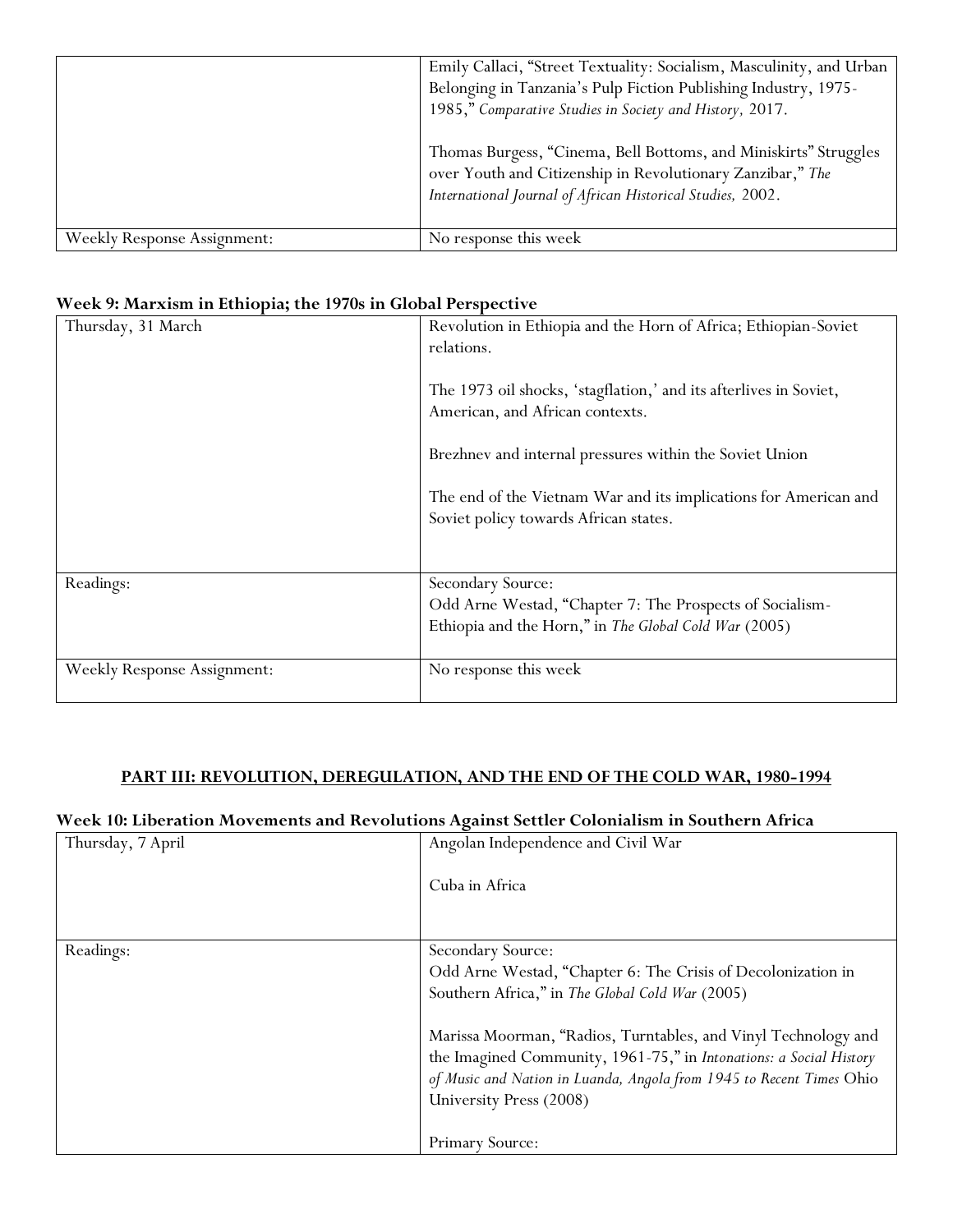|                                    | Africa Past and Present podcast, Episode 132. Music, Radio, and<br>Politics in Angola, with Marissa Moorman.<br>This is an interview with Marissa Moorman on the<br>$\mathbf{r}$<br>work of history and the nature of archives in Angola.<br>Students are welcome to listen to the entire interview,<br>but only minutes 13:58-36:21 are required. Link found<br>on Canvas module 10. |
|------------------------------------|---------------------------------------------------------------------------------------------------------------------------------------------------------------------------------------------------------------------------------------------------------------------------------------------------------------------------------------------------------------------------------------|
| <b>Weekly Response Assignment:</b> | No response this week                                                                                                                                                                                                                                                                                                                                                                 |

### **Week 11: Apartheid South Africa \*Rough Draft Due\***

| nough Drait Dav                    |                                                                 |
|------------------------------------|-----------------------------------------------------------------|
| Thursday, 14 April                 | Apartheid South Africa                                          |
|                                    |                                                                 |
|                                    |                                                                 |
|                                    |                                                                 |
| Readings:                          | Secondary Sources:                                              |
|                                    | Roger Beck, "Chapter 9: The Final Years of White Domination-    |
|                                    | 1973-1994," in The History of South Africa (2000).              |
|                                    | Heike Harmann and Susann Lewerenz, "Campaigning against         |
|                                    | Apartheid in East and West Germany," Radical History Review 119 |
|                                    | $(2014): 191-204.$                                              |
|                                    |                                                                 |
|                                    | Primary Source:                                                 |
|                                    | Excerpt from Mark Mathabane's memoir, Kaffir Boy (1986).        |
|                                    |                                                                 |
|                                    |                                                                 |
|                                    |                                                                 |
| <b>Weekly Response Assignment:</b> | No response this week                                           |

# **Week 12: Language, Literature, and Postcolonialism**

| Thursday, 21 April | As we discussed last week, a turning point in apartheid-era South<br>Africa came in 1976's Soweto uprising over the use of Afrikaans as<br>the language of instruction and education in the country.                                                                                            |
|--------------------|-------------------------------------------------------------------------------------------------------------------------------------------------------------------------------------------------------------------------------------------------------------------------------------------------|
|                    | This week, we will continue our investigation of debates over<br>language use in a different register: literature, writers, and the Cold<br>War histories of how different actors, from both within and outside<br>of Africa, sought to shape literary and cultural orders on the<br>continent. |
| Readings:          | Secondary Sources:<br>Monica Popescu, "Pens and Guns: Literary Autonomy, Artistic<br>Commitment, and Secret Sponsorships," in At Penpoint: African<br>Literatures, Postcolonial Studies, and the Cold War, Duke University<br>Press 2020.                                                       |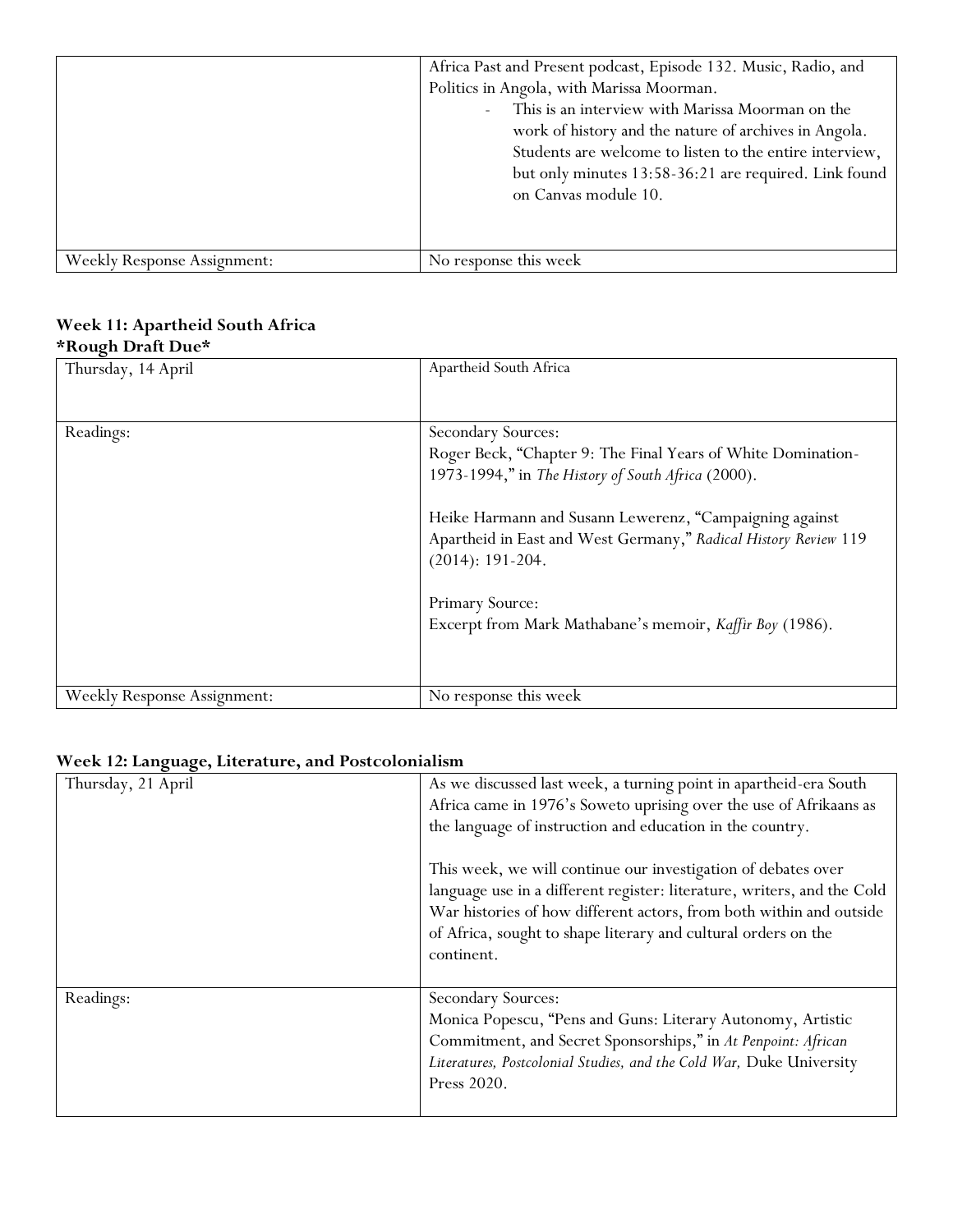|                                    | Duncan Yoon, "Our Forces Have Redoubled': World Literature,                                                                                                 |
|------------------------------------|-------------------------------------------------------------------------------------------------------------------------------------------------------------|
|                                    | Postcolonialism, and the Afro-Asian Writers' Bureau," Cambridge                                                                                             |
|                                    | Journal of Postcolonial Literary Inquiry 2 (2015): 233-252.                                                                                                 |
|                                    | Ngũgĩ wa Thiong'o, "The Politics of Translation: notes towards an<br>African language policy," Journal of African Cultural Studies 30<br>$(2018): 124-132.$ |
|                                    | Optional:                                                                                                                                                   |
|                                    | Biodun Jeyifo, "English is an African Language- Ka Dupe! [for and                                                                                           |
|                                    | against Ngũgĩ]" Journal of African Cultural Studies 30 (2018): 133-47.                                                                                      |
| <b>Weekly Response Assignment:</b> | No response this week                                                                                                                                       |

#### **Week 13: Structural Adjustment, Perestroika, and Glasnost \*Peer Edits Due\***

| Thursday, 28 April                 | Structural Adjustment—World Bank, IMF, and African economic policy<br>post 1973.<br>Economic and political reforms of the Soviet Union-internal/domestic<br>pressures and considerations.                                                                                                                                                                                                                                                                                                                         |
|------------------------------------|-------------------------------------------------------------------------------------------------------------------------------------------------------------------------------------------------------------------------------------------------------------------------------------------------------------------------------------------------------------------------------------------------------------------------------------------------------------------------------------------------------------------|
| Readings:                          | Secondary Sources:<br>Martina Kopf, "Binyavanga Wainaina's Narrative of the IMF-<br>Generation as Development Critique," The Journal of African Cultural<br>Studies (2021): 1-17.<br>Sarah Babb, "The Washington Consensus as Transnational Policy<br>Paradigm: Its Origins, Trajectory, and Likely Successor," Review of<br>International Political Economy 20 (2012): 268-279.<br>Odd Arne Westad, "The 1980s: The Reagan Offensive," in The<br>Global Cold War. ** Focus on pages 334-339, 348-353, 357-363.** |
| <b>Weekly Response Assignment:</b> | No response this week                                                                                                                                                                                                                                                                                                                                                                                                                                                                                             |

# **Week 14: The End of the Cold War and its Afterlives in Africa and the Globe**

| Thursday, 5 May                    | The collapse of the Soviet Union, continued.                                             |
|------------------------------------|------------------------------------------------------------------------------------------|
|                                    | The afterlives of the Cold War, and theories of historical change in<br>the early 1990s. |
|                                    |                                                                                          |
| Readings:                          | Odd Arne Westad, "The Gorbachev Withdrawal and the End of the                            |
|                                    | Cold War," in The Global Cold War.                                                       |
|                                    |                                                                                          |
|                                    | Francis Fukuyama, The End of History and the Last Man, excerpt.                          |
| <b>Weekly Response Assignment:</b> | No response this week                                                                    |